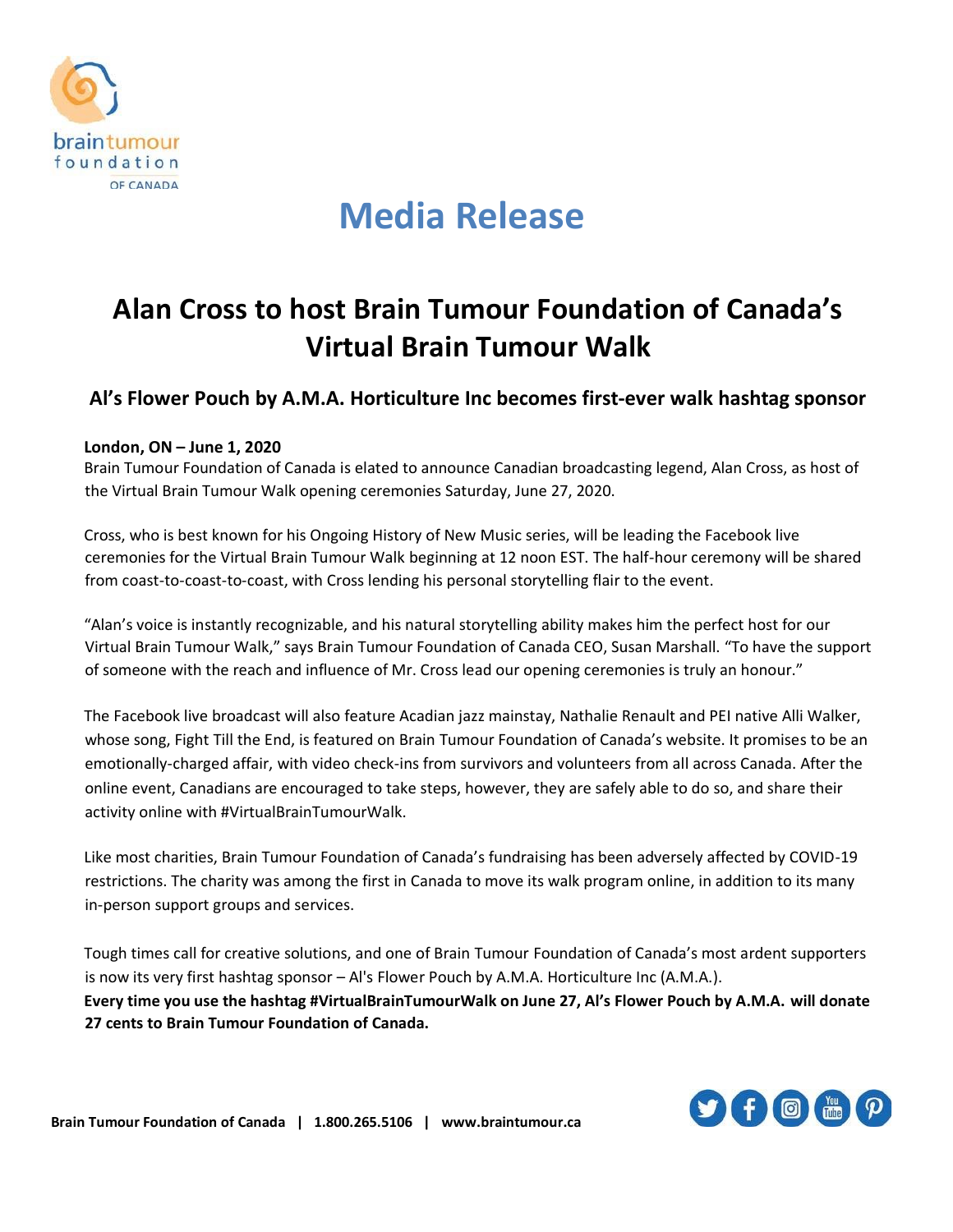

# **Media Release**

For nearly 20 years, A.M.A. has been a huge supporter of Brain Tumour Foundation of Canada through the sale of Al's Flower Pouch, a vertical hanging planter. More than 1,000,000 flower pouches, printed with Brain Tumour Foundation of Canada's logo and contact information, have been sold, creating awareness across Canada.

Rick Bradt, Managing Director at A.M.A. says, "Since my own brain tumour diagnosis, I've felt that getting information into patients' hands is important. We're proud of our partnership that has already raised more than \$100,000 to connect Canadians with resources that help them on their brain tumour journey. We are excited to be the first ever hashtag sponsor for the Brain Tumour Walk and hope that everyone who uses the #VirtualBrainTumourWalk hashtag feels our support as they take steps to see an end to the disease on June 27, 2020."

"As a survivor and a long-time supporter of Brain Tumour Foundation of Canada, Rick's (and A.M.A.'s) contribution to the fight against brain tumours with this sponsored hashtag is so incredibly meaningful," Marshall adds. "Their support over the years embodies the hope and strength of the brain tumour community."

Brain Tumour Foundation of Canada invites everyone to register and fundraise to show their support for brain tumour patients, survivors, healthcare professionals, and researchers all across the country, and encourage other sponsors to get involved as well.

To register yourself or your team for the 2020 Virtual Brain Tumour Walk, visi[t www.braintumourwalk.ca.](http://www.braintumourwalk.ca/) 

- 30 -

**About Alan Cross:** Alan Cross is an internationally known broadcaster, interviewer, writer, consultant, blogger and speaker. In his nearly 40 years in the broadcasting and music business, Alan has interviewed the biggest names in rock and is also known as a musicologist and documentarian through programs like the long-running show, *The Ongoing History of New Music*.

Outside of radio, Alan's resume includes four books, dozens of public speaking engagements, a national music column for GlobalNews.ca, voicework for film, and television, plus creating content for various film and TV studios, record labels, artist management companies, streaming music services like Spotify and a travelling museum exhibit called *The Science of Rock'n'Roll*.

More information on Alan can be found at his website, [www.ajournalofmusicalthings.com](http://www.ajournalofmusicalthings.com/) .

**About Al's Flower Pouch and A.M.A. Horticulture Inc.:** A.M.A. Horticulture Inc. is a dynamic, solutions-driven supplier serving the horticulture industry to deliver solutions for grower success. A.M.A.'s Al's Flower Pouch is the original vertical garden in a bag that's been adding a splash of colour to walls, posts, trees, fences and smallspace gardens worldwide since 1992. Learn more at<https://www.amahort.com/>